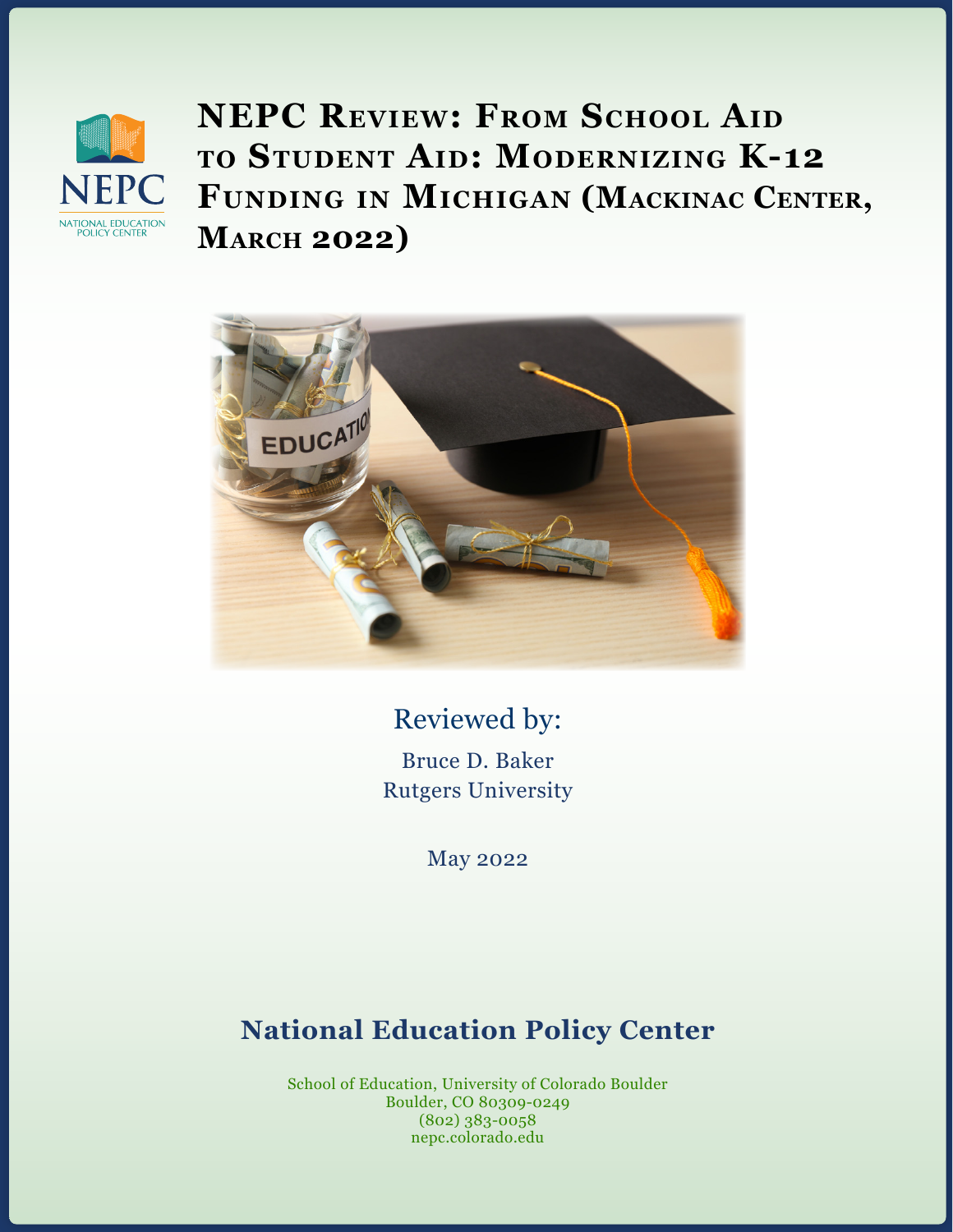### **Acknowledgements**

#### **NEPC Staff**

Faith Boninger Publications Manager

Francesca López Academic Editor

Elaine Duggan Production Design

Alex Molnar Publications Director

Kevin Welner NEPC Director

**Suggested Citation:** Baker, B.D. (2022). *NEPC review: From school aid to student aid: Modernizing K-12 funding in Michigan.* Boulder, CO: National Education Policy Center. Retrieved [date] from <http://nepc.colorado.edu/thinktank/mi-funding>

**Funding**: This review was made possible in part by funding from the [Great Lakes Center for Educational Research and Practice.](http://www.greatlakescenter.org)





**COOOO** This work is licensed under a [Creative Commons Attribution-NonCommercial-](https://creativecommons.org/licenses/by-nc-nd/4.0/)**EV NO** [NoDerivatives 4.0 International License](https://creativecommons.org/licenses/by-nc-nd/4.0/).

This publication is provided free of cost to NEPC's readers, who may make non-commercial use of it as long as NEPC and its author(s) are credited as the source. For inquiries about commercial use, please contact NEPC at [nepc@colorado.edu](mailto:nepc%40colorado.edu?subject=).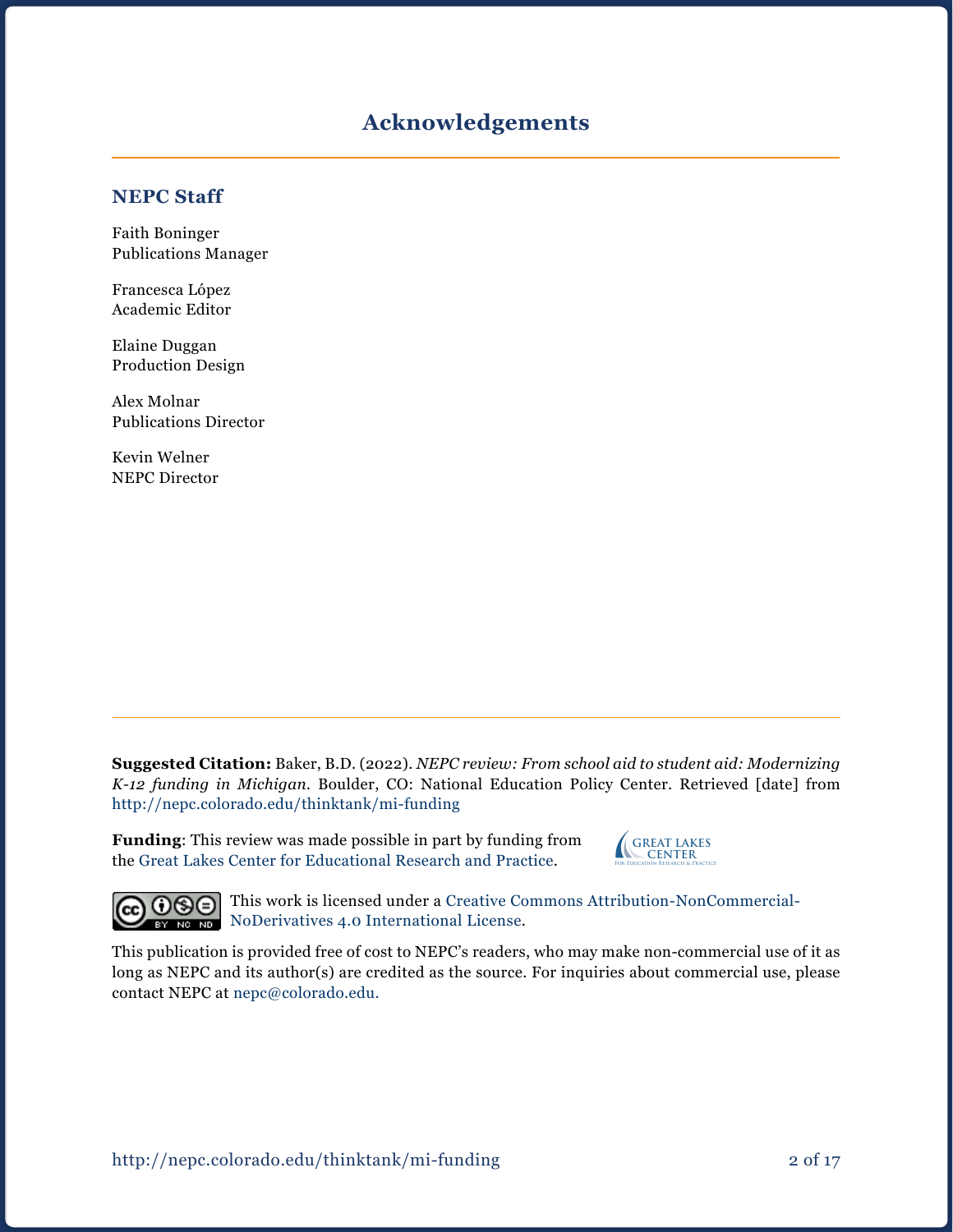

# NEPC REVIEW: FROM SCHOOL AID TO STUDENT AID: Modernizing K-12 Funding in Michigan (Mackinac Center, March 2022)

Reviewed by:

Bruce D. Baker Rutgers University

May 2022

### **Summary**

*From School Aid to Student Aid: Modernizing K-12 Funding in Michigan provides a six*part recommendation for changes to the state's current approach to financing public and charter schools. The overarching theme and goal of the recommendations is to move toward a system where more funding follows the student to either public, charter, or private schools—or to other service providers. The report provides some useful, albeit insufficiently researched, guidance on shifting categorical funding into core funding and modifying the state's approach to financing programs for children with disabilities. However, it mischaracterizes literature on how and whether school finance reforms matter for school quality, and on the benefits of school district consolidation. In addition, the report fails to recognize the various factors that affect the costs of providing children equal educational opportunity, and it largely ignores the realities and constraints of how schools and school systems work. It also fails to recognize how annual budget planning and resource allocation work toward efficiently providing high-quality educational services to children, regardless of sector or location. Accordingly, key elements of the report and its proposals are built on false promises and assumptions and are not helpful for policymakers.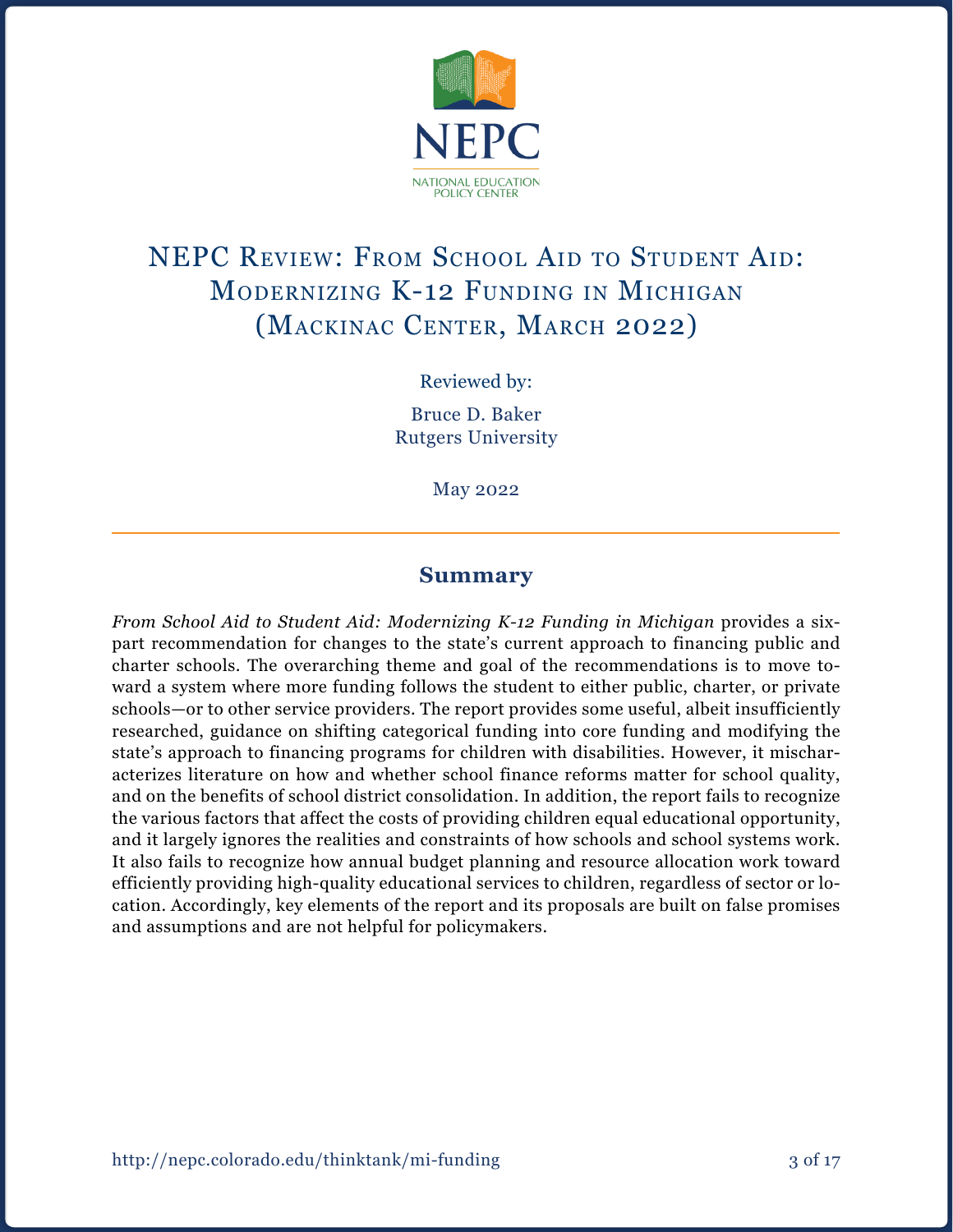

# NEPC REVIEW: FROM SCHOOL AID TO STUDENT AID: Modernizing K-12 Funding in Michigan (Mackinac Center, March 2022)

Reviewed by:

Bruce D. Baker Rutgers University

May 2022

# **I. Introduction**

Michigan's school finance system underwent a major overhaul in the 1990s (Proposal A), with the intent to shift the burden and control of financing public schools away from local communities to the state. While Proposal A resulted in some short-term improvements to funding equity, those gains backslid in the decades that followed and the state found itself unable to fully replace local property tax revenues with state revenues. Meanwhile, Michigan has experienced a combination of enrollment decline and charter school expansion.

A recent Mackinac Center for Public Policy report, *From School Aid to Student Aid: Modernizing K-12 Funding in Michigan*, by Ben DeGrow, provides a mixed bag of policy recommendations related to creating a portable, statewide student-based funding formula.1 While expanded choice is not the primary emphasis of the report's narrative or recommendations, the report asserts: "Michigan should focus on tying education dollars more directly to student needs and choices and on empowering educator flexibility to meet changing local needs."2

The report extols the virtues of funding portability at a later point.<sup>3</sup>

Elements of the proposal in the report are largely built on weak and, at times, illogical justification. Some of the more reasonable elements of the proposal—such as shifting categorical funds into general funds,<sup>4</sup> or providing appropriate cost adjustment for at-risk children<sup>5</sup> could have been justified in rigorous empirical research from school finance but were not. Other elements of the proposal were not justifiable, such as arguing that increased portability of student-based funding to support expansion of charter and private school choice programs is a rational response to long-term, statewide declining enrollments. In fact, dispersing students more widely across increasing numbers of institutions while larger shares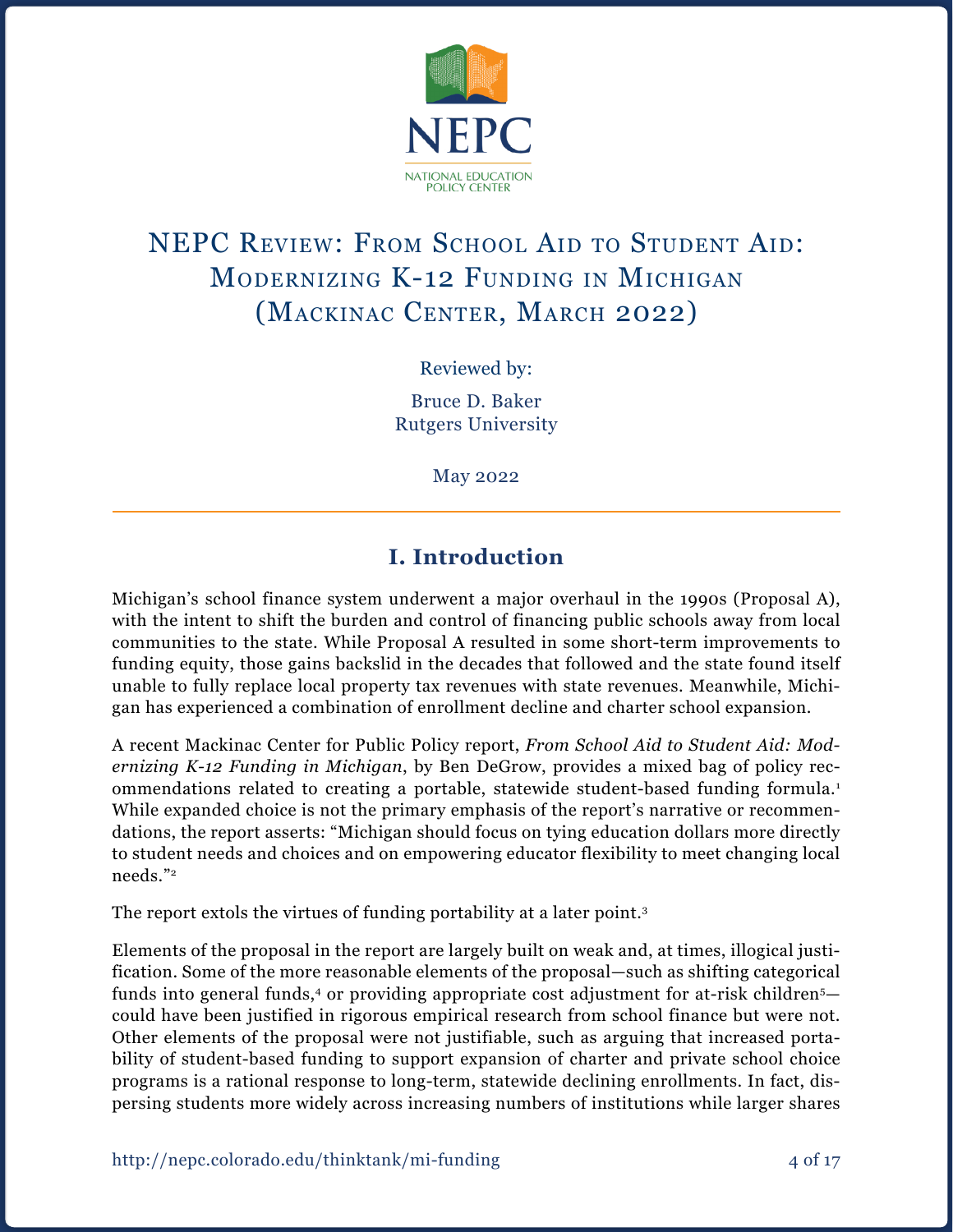of institutions fall below efficient operating scale makes little sense. This approach also increases transportation costs and complexity. Further, expanded funding of private providers does little to enhance and much to compromise financial transparency.

# **II. Findings and Conclusions of the Report**

The report makes a six-part recommendation for reforming Michigan's school funding formula that has not been substantively changed since the 1990s. The six elements of the proposal are:

- 1. Push more funding back into core funding and reduce categorical grants;
- 2. Remove current boundaries on school choice programs, permitting students to take their dollars anywhere in the state;
- 3. Replace a single fall count day of enrollments used in calculating funding with an Average Daily Membership (ADM) count;6
- 4. Report financing in connection with outcomes;
- 5. Adjust per-pupil core funding to address additional costs and needs of at-risk students;
- 6. Increase state control over special education funding by:
	- a. Creating state-defined costs of services associated with special education students (to be portable across schools or service providers);7
	- b. Limiting additional local taxes, replacing them with pooled revenues, to reduce inequities in spending on services across regional service providers (Intermediate School Districts, or ISDs).

# **III. The Report's Rationale for Its Findings and Conclusions**

The report makes two general arguments to set the stage for the need for reform. First, that enrollment in Michigan's public district schools (such as those in Detroit) and in many private schools has declined, even as charter schooling has generally expanded through the years. Second, that the usual reform strategies have not worked to reduce long-run costs, improve efficiency, and improve school quality. Among the strategies the report maligns and discredits are increased school funding, centralized or top-down teacher evaluation reforms, and school or district consolidation.

The report also provides detailed critiques of specific elements of the Michigan school finance formula, such as increased inequities in special funding resulting from local taxation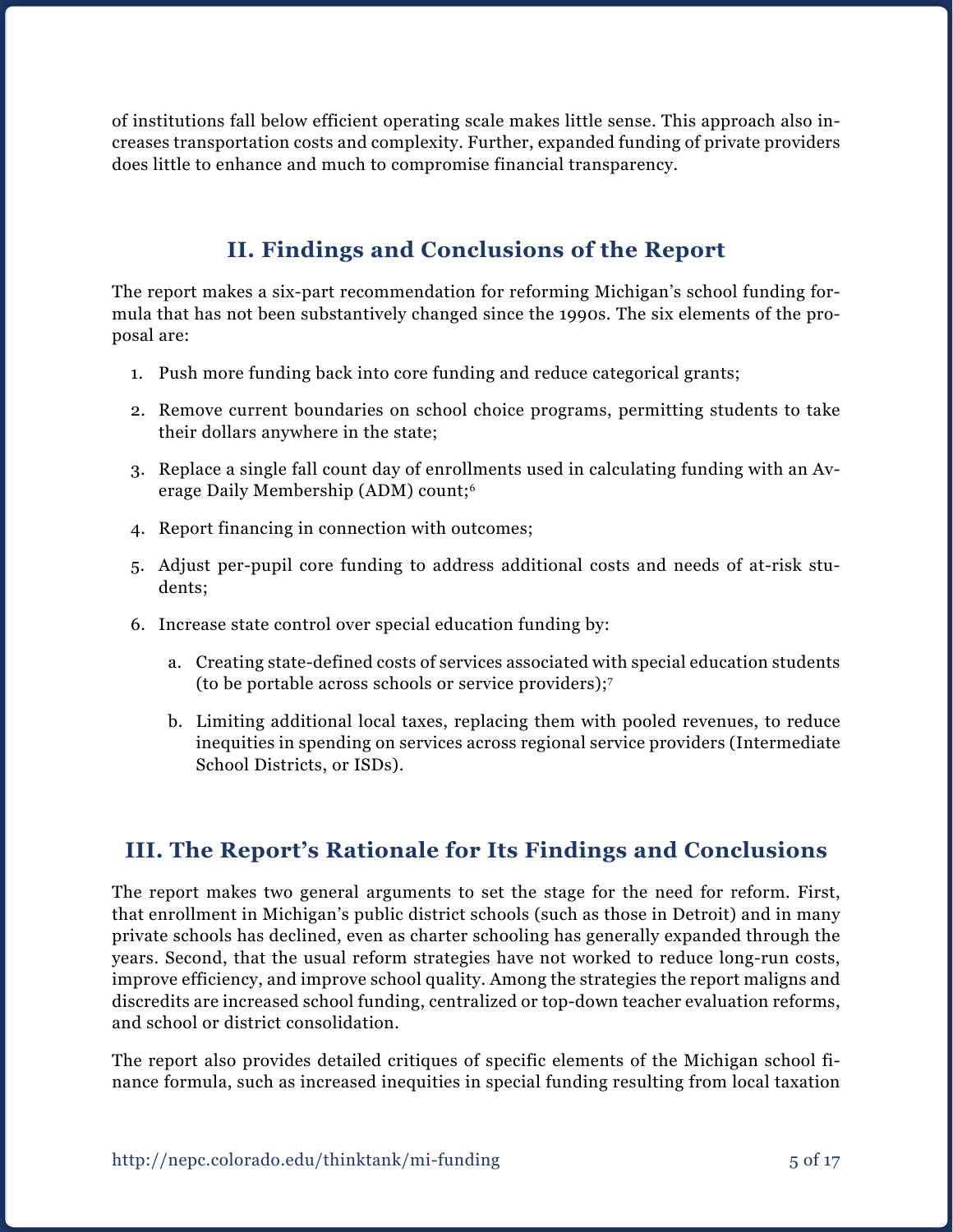and varied spending across intermediate districts (ISDs), as well as inequitable spending across district and charter schools.<sup>8</sup> The report asserts that the proposed reforms to school funding policy in Michigan will improve efficiency, transparency, portability, and flexibility of local decision making.9

## **IV. The Report's Use of Research Literature**

Although the report is reasonably sourced for the most part, it significantly misrepresents some of the research literature. Two specific problem areas are 1) the misrepresentation of evidence on whether increased spending on schools can drive substantial improvements in outcomes, and 2) whether there are benefits—efficiency gains or cost reductions—that result from school and/or district consolidation.

The report asserts, referencing a 2016 Mackinac study, "Simply giving schools more money to spend is unlikely to drive substantial improvements in student outcomes."10 In an NEPC Review of the 2016 Mackinac study, however, I explained that the report's analyses lacked many important elements of the more rigorous peer-reviewed studies it attempted to discredit and, rather than actually studying a period during which substantial reform occurred and funding increased, the Mackinac study evaluated a period over which those funding increases largely faded and inequities re-emerged.<sup>11</sup>

The report also cites a state-funded study as a basis for implying that large investments yield minimal gains. The study projected that each additional \$1,000 spent would add only one percentage point to the percentage of students proficient in reading and math. The problem is that the cited study does not apply methods that could be used to draw such a conclusion.<sup>12</sup> A far more rigorous growing body of research has led quite decisively to the conclusion that increased funding through school finance reforms is a particularly effective way to improve student outcomes.<sup>13</sup>

The report also addresses whether school district consolidation can lead to cost reductions. Presumably, this topic is included because expansion of choice programs by adding more small startups in a context of enrollment decline does the opposite of consolidation. Therefore, if consolidation has benefits, expanding choice under these circumstances might not. Although this is not explicitly stated, the report attempts to discredit consolidation as a useful strategy.

The report cites (and correctly reports) an article by Duncombe and Yinger<sup>14</sup> that finds potentially significant cost savings from consolidating very small (<300 pupils) school districts. The report correctly points out that these findings are less relevant to larger districts and more populated spaces in the state.<sup>15</sup> The report goes on to counter-argue that larger districts tend to have more formalized management bureaucracies, increasing costs, decreasing parental involvement, and be controlled by more powerful interests, including labor unions. It cites these claims to the same Duncombe and Yinger article. But Duncombe and Yinger's reference to these concerns is in the introduction to their paper, referring to claims by others regarding diseconomies of scale faced by large districts.16 Duncombe and Yinger's own anal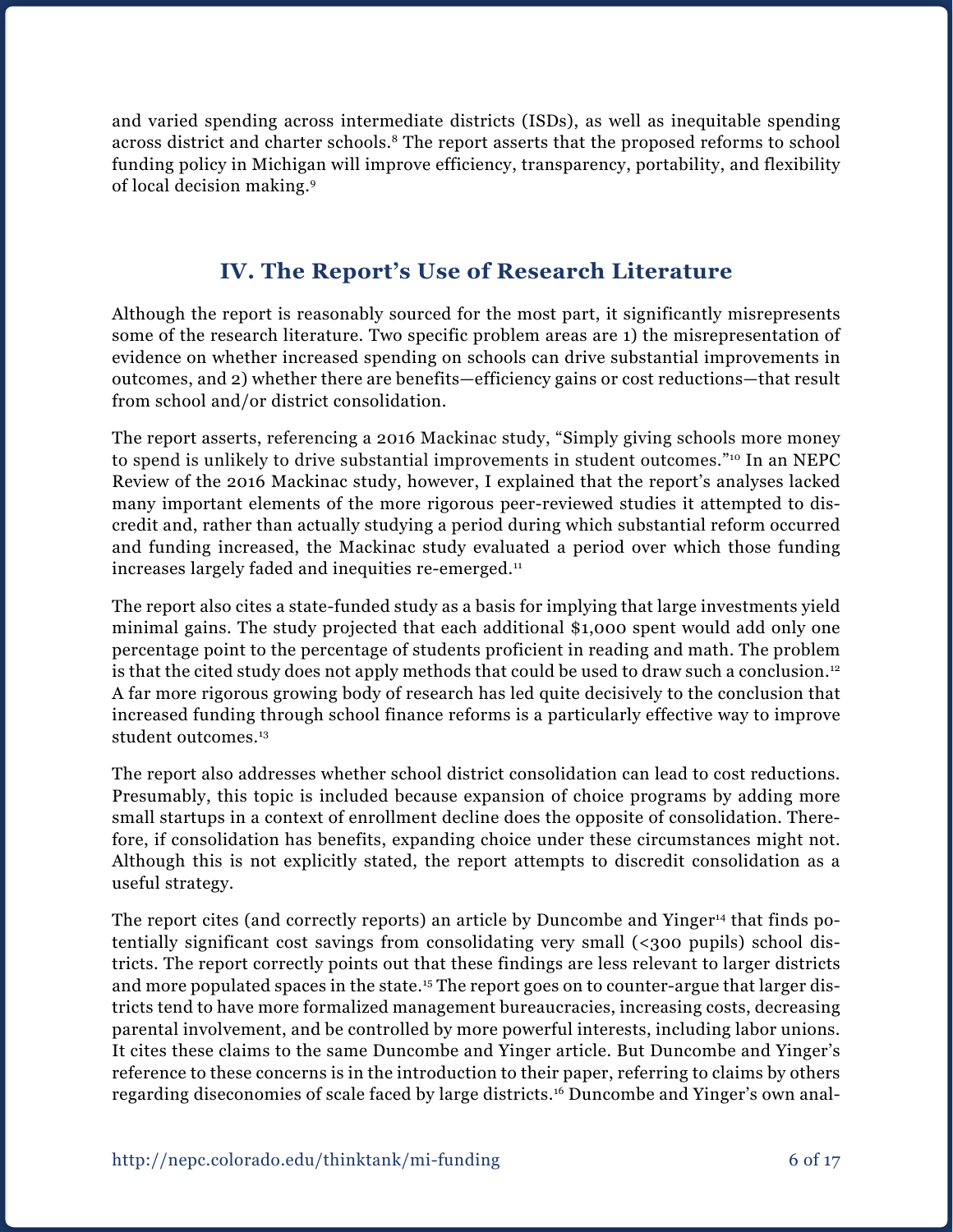ysis that follows does not find empirical support for these claims. The current report sows this confusion to conclude "Precisely forecasting the effects of consolidation is difficult."17

The report also touches on research literature to conclude that top-down attempts by states to reform district personnel policies have generally failed,<sup>18</sup> and, more generally, that "topdown reforms, no matter how promising or grounded in good evidence, often fail to produce widespread improvements in teaching and learning."19

## **V. Review of the Report's Methods**

No particular methods or analyses are included in the report.

## **VI. Review of the Validity of the Findings and Conclusions**

The report's overall conclusion is that the state of Michigan should implement its proposed six-part plan to improve portability, efficiency, flexibility, and even to some degree equity of school funding. It does not base these conclusions on any simulations of the proposals, but rather on a selective review of the literature and characterization of flaws of the current Michigan school finance system.

I address each element of the proposal below:

#### **1. Increase core funding**

Increasing core funding, or specifically, shifting money from increasingly onerous categorical grants, can be an effective strategy for improving efficiency.20 Constraints on categorical grants may in fact induce inefficiencies, as Duncombe and Yinger found in a 2011 study of California school districts. They concluded that "school district efficiency is undermined by the state's current emphasis on categorical instead of unrestricted aid."21 This article provides perhaps the strongest justification for the report's proposal to fold categorical grants into core funding.

#### **2. Remove choice boundaries**

If the policy objective of the school funding proposals is to use portability of funding to expand choice options, then this policy recommendation on its face would also appear to make sense. The reality is that whether or not policy imposes boundaries on who can choose to go where to school, geography still imposes limits on available choices. Families tend to choose schools as much based on geographic access and convenience as on measures of purported school quality.<sup>22</sup> This is as true in the densely populated Detroit metropolitan area as anywhere.<sup>23</sup>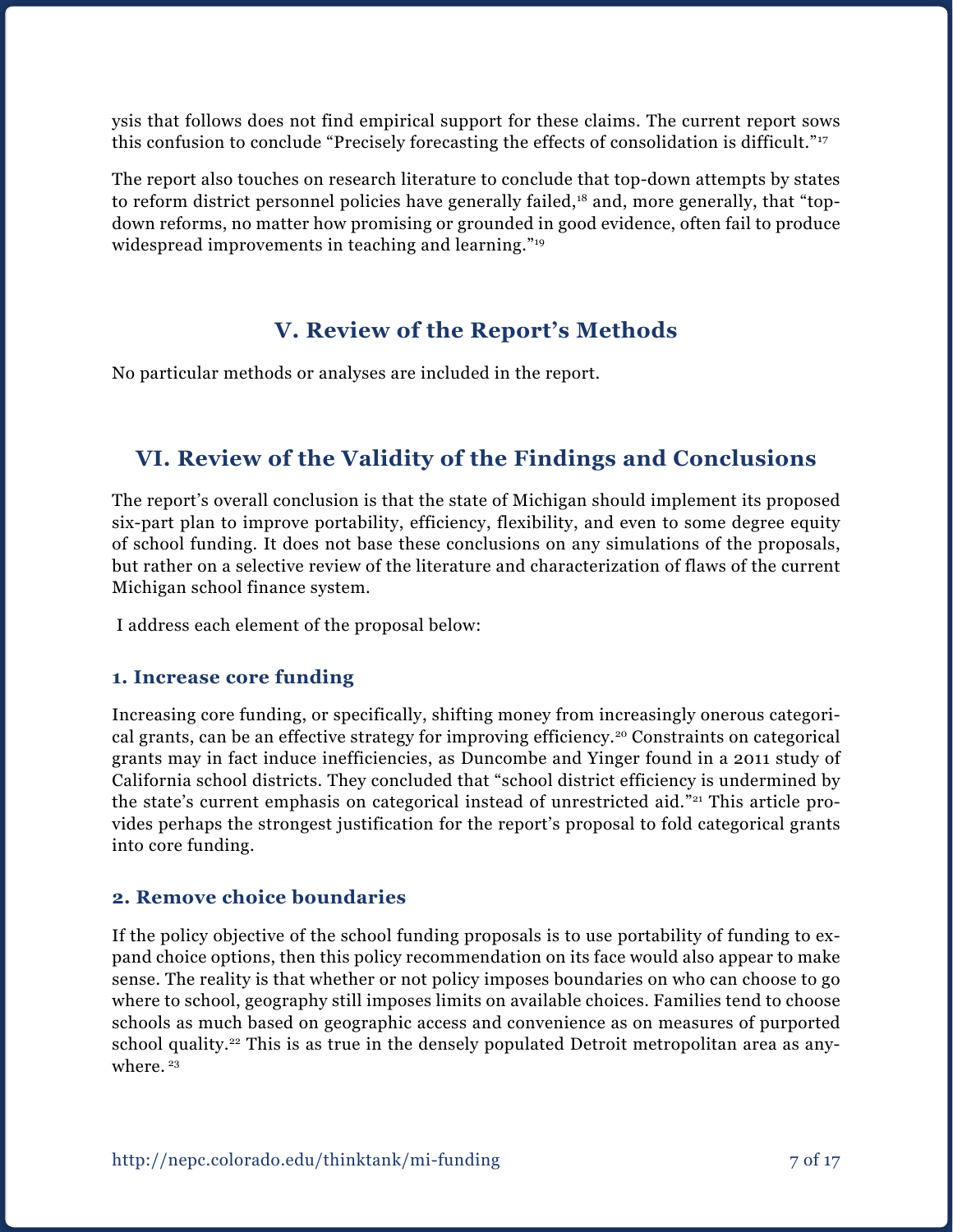The influence of location on choice can be mitigated by improved fully funded and accessible student transportation.<sup>24</sup> But doing so can substantially increase overall costs and the complexity of student transportation services.25 Making choice equitable and accessible by significantly reducing geographic barriers (above and beyond artificial boundaries) may require significant additional funding.

### **3. Eliminate count days and target funding to "real" student needs**

Although the proposal seems innocuous, the report's explanation reveals a misunderstanding of how state school finance formulas, and annual budgeting in district, charter, or private schools, actually work. First, the report is correct to suggest that the student-based funding should be determined by some count of students enrolled as opposed to daily attendance.<sup>26</sup> Either a single day fall count method or an average of enrollment membership over time can capture this.

What the report fails to consider is that data are used in a formula where aid is calculated and budgeted in the spring for the coming year.<sup>27</sup> Schools and districts plan for how many students they are expected to enroll and serve, based largely on prior year(s) data. They need to assign classrooms and set staffing levels for the year ahead. This is how efficient, effective budget planning (including effective hiring practices) works—or at least is intended to work.

Enrollment-driven aid doesn't change day-to-day or month-to-month based on family moves in or out of the district during the current year, even when based on Average Daily Membership (ADM) (though some states do make mid-year adjustments to aid based on updated counts). Sometimes state tax collections come up short and states "prorate" the aid given to schools and districts, leading to mid-year adjustments. But in general, state aid allocations and local district budgets are planned on an annual basis. The same is generally true in private schools. Thus, the statement in the report, "The switch from multiple count dates to an ADM system would ensure dollars more closely follow students throughout the school year"28 naively assumes a system that does not and cannot efficiently exist. This is especially true for a system where 100% of funding is sensitive to enrollment, not merely the state aid share.

### **4. Report finances in connection with student outcomes**

Providing parents more useful information to guide their choices for their children might be helpful. It also may be useful for informing taxpayers who are providing the revenues to these systems. But while this element of the proposal appears sound, showing in simple and transparent ways how financial resources are used to create better outcomes is easier said than done. Attempts to apply facile analyses presenting how much was spent and what test scores were achieved, without regard for other factors influencing costs and outcomes, most often leads to erroneous conclusions.29

Further, it is generally the case that transferring larger sums of public financing to private providers (which includes charter schools and their management companies) significantly reduces transparency of financial reporting, including related-party transactions.<sup>30</sup> Michi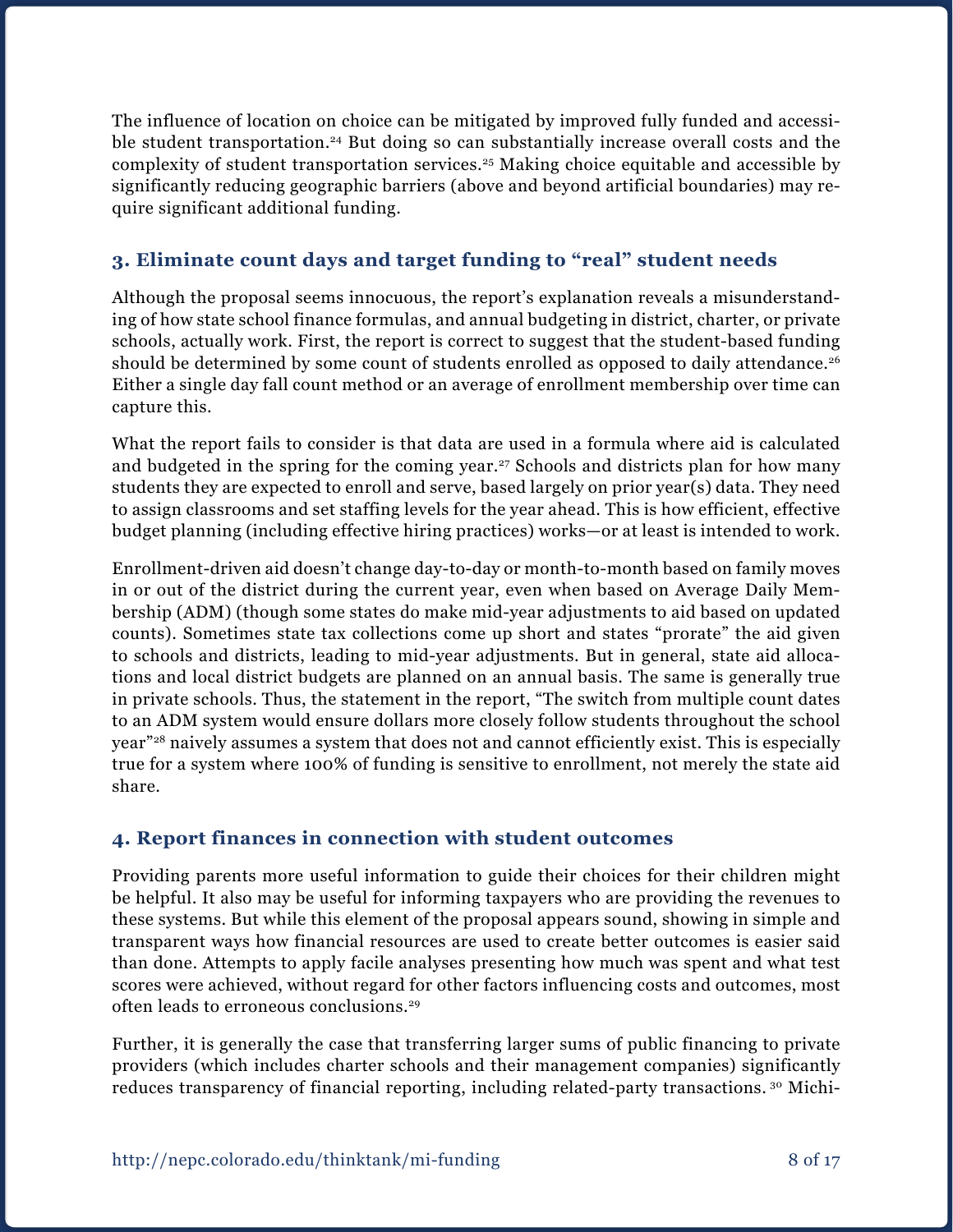gan is no stranger to these issues and concerns.31 More detailed reporting on "how dollars are spent at the school building level" will not uniformly occur under an expanded choice model, as it has not, even in the most tightly governed charter systems.<sup>32</sup>

### **5. Adjust funding for at-risk students**

The report suggests providing additional funding for at-risk students, but hedges on defining exactly who these students are and addressing how much would actually be needed (or how to determine how much would be needed) to appropriately serve these children. The report disparages the usefulness of counts of students qualifying for free lunch (<130% poverty income threshold), pointing instead to a list of factors presently considered in state policies.33 It then suggests an additional 35% of the standard allocation, noting that figure to represent "a compromise recommendation between analysts' cost estimate of desired educational resources and surveys of local teachers and school administrators."34

Meanwhile, a sizeable body of rigorous research literature addresses the additional costs associated with providing equal educational opportunity to children from low-income families, as well as other factors that affect the costs of providing equal opportunity to all children, regardless of where they live or attend school. 35 The report defers to a 2017 brief by Roza and colleagues that provides no useful or substantive guidance on costs, cost factors, magnitudes, or methods. 36

### **6. Guarantee options to students with disabilities**

As with at-risk children, any system of weights for determining costs for children with disabilities should be based on rigorous cost analysis, not merely some political compromise, historical artifact, or best guess. Some recent studies of costs done on behalf of states have paid particular attention to additional costs for children with disabilities and how those costs interact with other student characteristics.37

Limiting local contributions that distort spending across ISDs and local districts may also improve equity in service delivery for children with disabilities. However, whether assigning valid cost weights to children by disability leads to actual options and adequate services for them through a choice system is an unanswered question.

### **VII. Usefulness of the Report for Guidance of Policy and Practice**

This report is not without some useful critiques. Creeping categorical aid can be a problem that requires reconsideration. Inequities in special education services resulting from how local resources flow to ISDs may also be a problem requiring further investigation. Beyond that, if the state wishes to engage in school funding reforms to provide more equitable and adequate schooling to the state's children, the state should recognize that money does matter and that it costs more to achieve higher than lower and broader than narrower outcome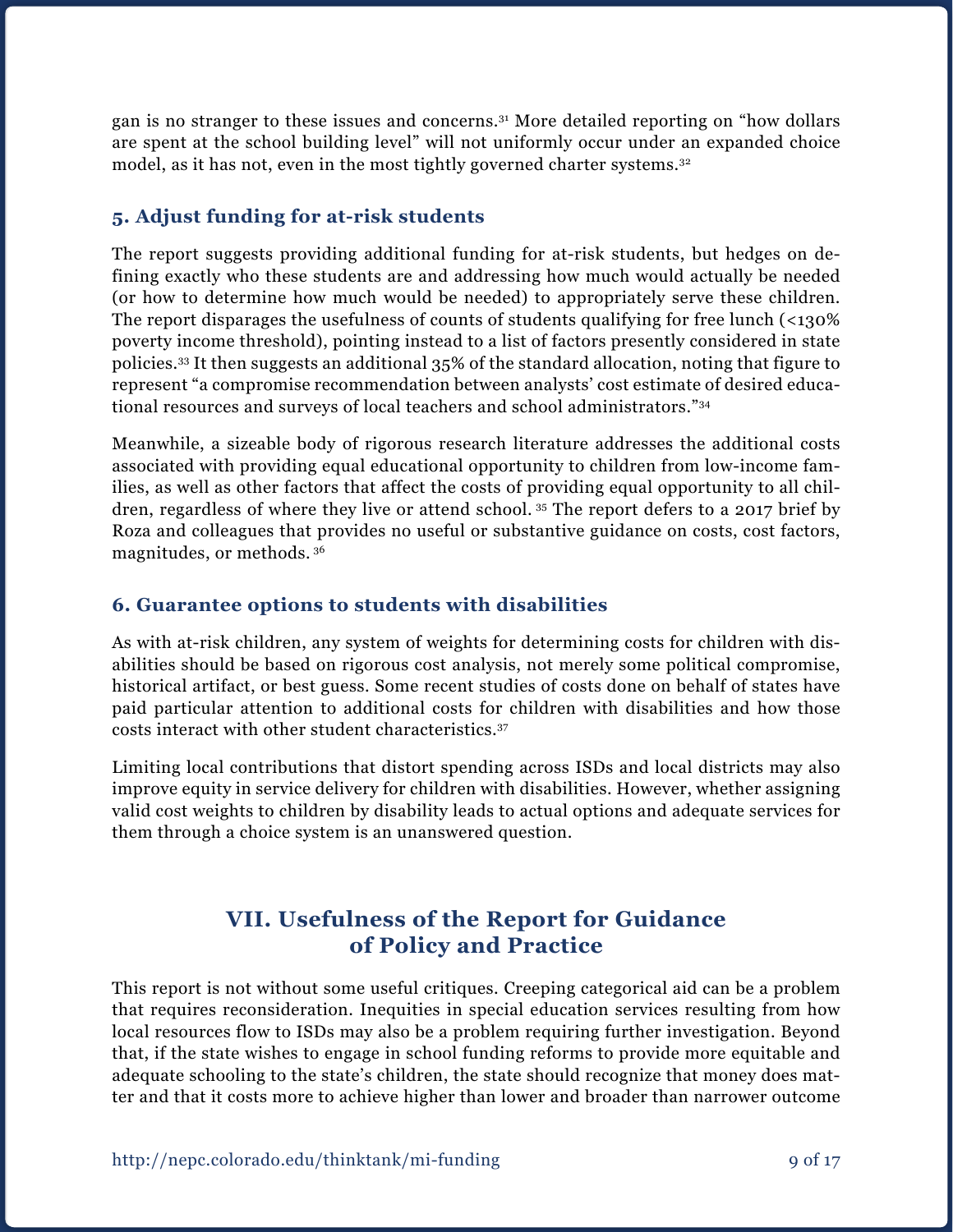goals. The state should look to more rigorous analyses done in other states (e.g., Kansas, Vermont, and New Hampshire) addressing the costs of achieving desired outcome goals, and how those costs vary across children and settings. The present report lacks any insights or useful guidance in this regard.

A simple fiscal impact analysis could be conducted to determine effects of shifting from a fall count to Average Daily Membership (ADM) and the likely effects of removing formal boundaries from choice sets, which may or may not lead to significant change. The state should avoid creating facile user interfaces to provide parents or taxpayers information on spending and outcome differences across schools, since these more often misinform.

Finally, policymakers in Michigan and elsewhere need to recognize that the rhetoric of "funding children not systems" is simply not rooted in reality. Children's education is provided by various levels and types of systems. When we think about how to best finance the services children need to thrive and succeed, we must be cognizant of the ways in which those systems operate; how they plan for, organize, and use financial, human, and capital resources; and how they are set up not only to serve those attending here and now, but also for future cohorts and generations of children. Finance models that support the efficient operation of those systems will better serve children's educational interests over the long term than superficial proposals built on false promises and assumptions.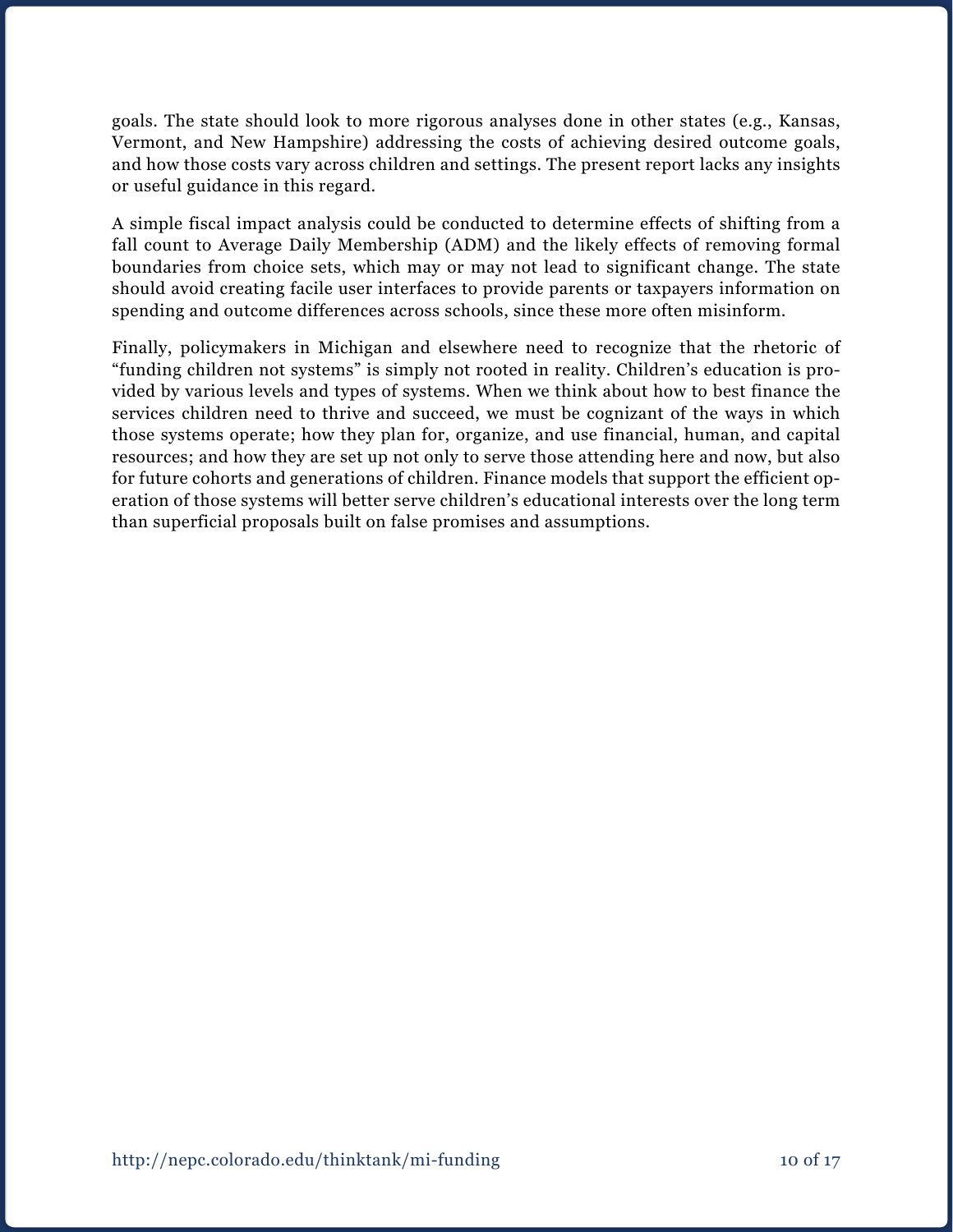### **APPENDIX A: Understanding Costs and Needs in State School Finance Systems**

Most authors who credibly and rigorously study how education costs for providing student equal opportunity to achieve common outcome targets vary recognize that not all costs vary 1:1 at the student level. The following table, from a study done for the Vermont legislature, explains the types of factors affecting cost and the levels at which they vary. Any well designed, equitable school funding formula would account for each of these, not only for those factors that operate at the individual student level such as those that determine specific programmatic needs for specific students (e.g., ELL and special education). Even the effects of child poverty on student outcomes and costs operate both at the individual and collective levels. The additional costs of adding a child from a low-income background to a school that already serves a community of concentrated poverty may differ from adding that student to a school that does not. The Vermont study, among others, also finds that costs for children with disabilities differ by the poverty concentration of setting. It is overly simplistic to assume that each child has a child-specific cost of providing them equitable services, without consideration of context.

#### **Table 1. Commonly Understood Cost Factors in K-12 Education**

| Individual Student "Risk"<br>(where specific students require<br>specific programs/services/<br>interventions)                                       | Social Context of<br><b>Schooling</b><br>(collective student population<br>has greater need)                                                                                                                                          | <b>Scale and Sparsity</b>                                                                                                                                                                                                                                                                             | <b>Geographic Variation in</b><br><b>Input Prices</b>                                                                                                                                                                                                           |
|------------------------------------------------------------------------------------------------------------------------------------------------------|---------------------------------------------------------------------------------------------------------------------------------------------------------------------------------------------------------------------------------------|-------------------------------------------------------------------------------------------------------------------------------------------------------------------------------------------------------------------------------------------------------------------------------------------------------|-----------------------------------------------------------------------------------------------------------------------------------------------------------------------------------------------------------------------------------------------------------------|
| Disability Status<br>English Language<br>Learners<br>(Requires specific staff, with<br>specific credentials to provide<br>services children in need) | Concentration of<br>Economic Disadvantage<br>(Generally requires schoolwide<br>supports involving additional<br>staffing resources such as,<br>expanded pre-k options, smaller<br>class sizes, specific pupil-support<br>staff, etc.) | District and School<br>Enrollment Size<br>(Affects required staffing ratios)<br>Grade Level<br>(Differences in academic and<br>non-academic programming)<br><b>Population Sparsity</b><br>(Affects transportation costs)<br>Degree of Rurality<br>(Affects cost of providing<br>specialized services) | Employee Wages<br>(Wage required for recruiting<br>and retaining comparably<br>qualified teachers,<br>administrators and other staff)<br>Non-Personnel Resources<br>(Includes contracted services,<br>fuel and utilities, equipment,<br>materials and supplies) |

A second misperception presented in the Mackinac report is that all costs are variable at the student level. That is, as students come and go, the money should come and go with them, and budgets adjust in real time accordingly. This is a core premise of funding students rather than systems. But reality doesn't work that way, whether for public district, charter, or private schools or even only for service providers (which may have some more flexibility, though not necessarily without compromising quality).

Student-based funding generally supports institutions that serve students—not the students directly. Within those institutions, some costs vary at the student level, others at some group level (such as sections of classes or grades), others at higher levels (such buildings or programs), and others at even more centralized levels (such as district centralized or even regional services). Not all costs shift with the coming and going of individual students, and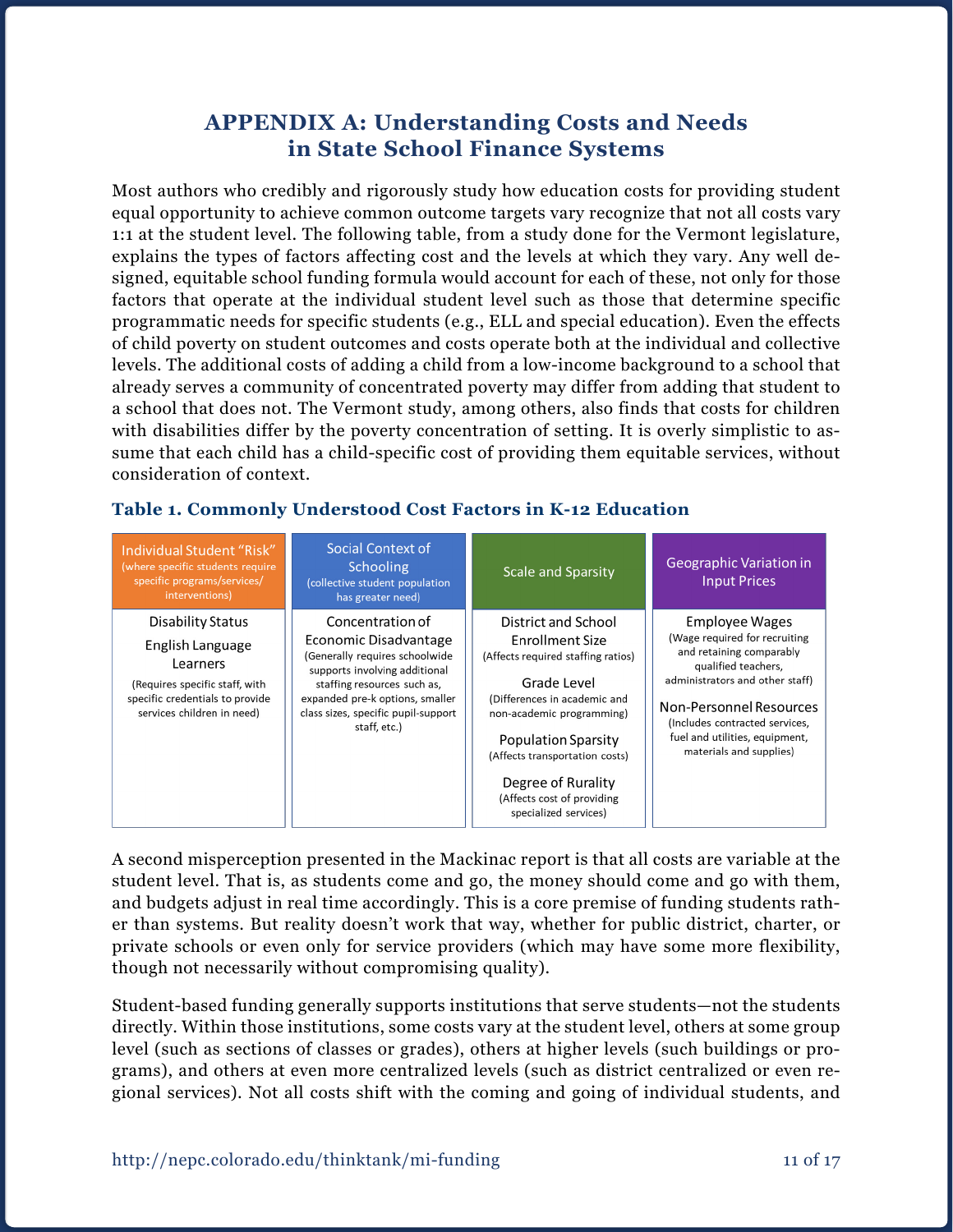certainly not within a budget year.38 Effective and efficient annual financial planning and human resource management require predictability and stability, and long-term planning for capital needs require them even more so. These are unavoidable considerations for ensuring equitable, high-quality provision of publicly accessible goods and services, whether they are publicly or privately provided. These unavoidable considerations are invariably, conveniently, overlooked in nearly every "fund children not systems" proposal.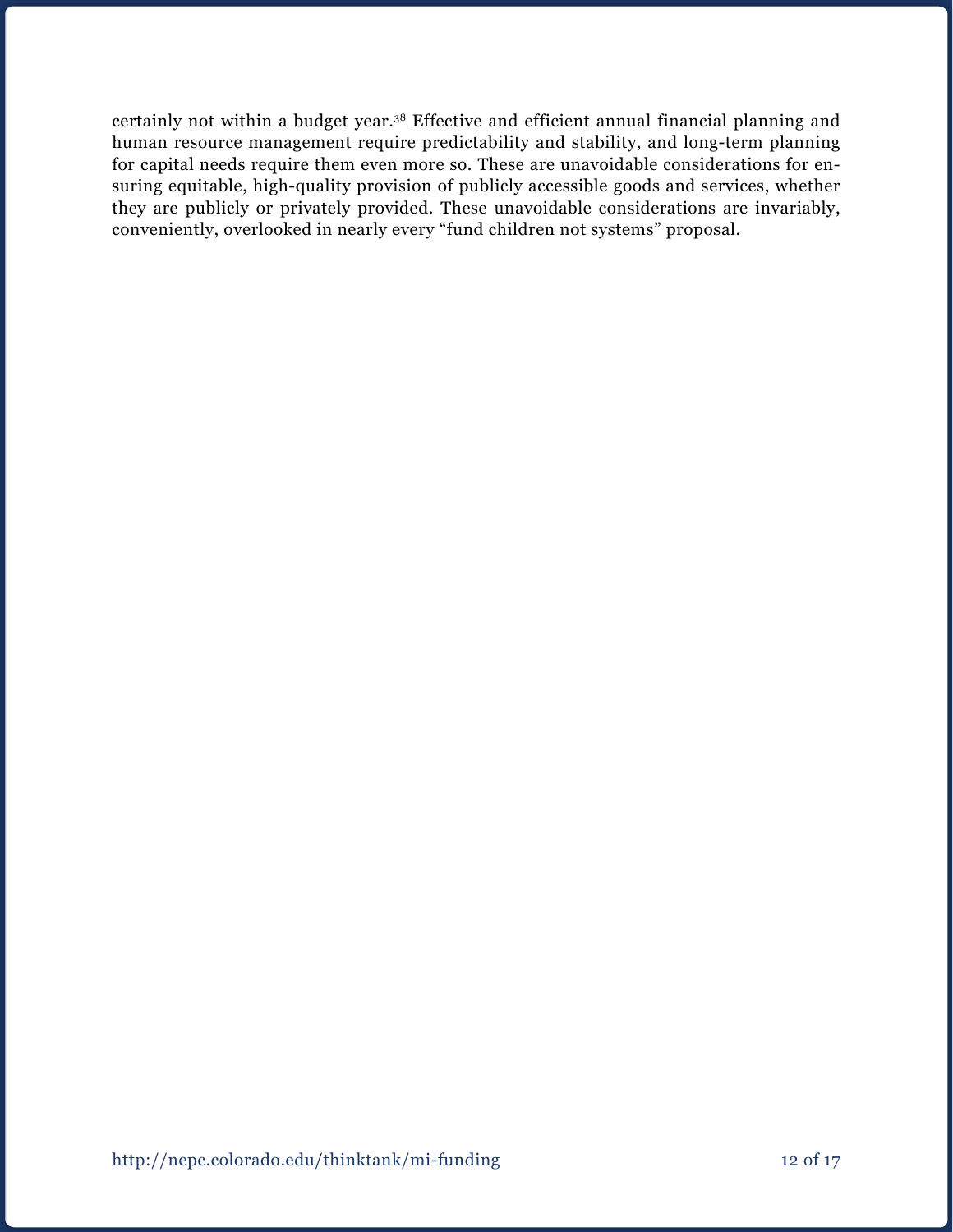### **Notes and References**

- 1 The veiled language of the report title is akin to pro-school-choice talking points like "fund children not systems." These phrases are generally used to suggest that 100% of education funding should be "portable" and travel with students to charter schools or private schools as a form of tuition payment.
- 2 DeGrow, B. (2022). *From school aid to student aid: Modernizing K-12 funding in Michigan* (p. 2). Mackinac Center for Public Policy. Retrieved April 8, 2022, from [https://www.mackinac.org/archives/2022/s2022-01.](https://www.mackinac.org/archives/2022/s2022-01.pdf) [pdf](https://www.mackinac.org/archives/2022/s2022-01.pdf)
- 3 Some additional elaboration on portability is included on page 20.
- 4 Duncombe, W. & Yinger, J. (2011). Making do: State constraints and local responses in California's education finance system. *International Tax and Public Finance, 18*(3), 337-368.
- 5 Duncombe, W. & Yinger, J. (2005). How much more does a disadvantaged student cost? *Economics of Education Review, 24*(5), 513-532.
- 6 Average Daily Membership (ADM) is a rolling average of the number of enrolled students in a school or district over a defined prior period. Typically, ADM of the last several months of a given school year provide the basis for determining state aid for the following fiscal year. By contrast, many states use a single enrollment count day in September or October (a "fall day") but may also include a second count day in January.
- 7 I have significantly rephrased the special education recommendations based on what I interpret the author to be suggesting.
- 8 The report asserts that charter schools receive less funding because they lack access to local property tax revenues, while serving higher poverty populations. Specifically, as of 2020, conventional districts "took in \$13,365 in revenue for each student enrolled, compared with \$10,242 for charter schools. The typical district spent over \$11,700 per student, more than \$2,000 greater than what the average charter school spent per pupil."

DeGrow, B. (2022). *From school aid to student aid: Modernizing K-12 funding in Michigan (*p. 10). Mackinac Center for Public Policy. Retrieved April 8, 2022, from [https://www.mackinac.org/archives/2022/s2022-01.](https://www.mackinac.org/archives/2022/s2022-01.pdf) [pdf](https://www.mackinac.org/archives/2022/s2022-01.pdf)

The citation for these numbers is Footnote #30: Author's calculations based on NPEFS data. NPEFS is the National Public Education Finance Survey, which is derived from the Census Fiscal Survey of Local Governments (F-33), [https://nces.ed.gov/ccd/stfis.asp.](https://nces.ed.gov/ccd/stfis.asp) The NFPEFS data are available through 2016-17 and the most recent available census data are from FY2019 U.S. Census Bureau. Fiscal Survey of Local Governments. Elementary and Secondary School Finance. Retrieved April 24, 2022, from [https://www.census.gov/data/tables/2019/](https://www.census.gov/data/tables/2019/econ/school-finances/secondary-education-finance.html) [econ/school-finances/secondary-education-finance.html](https://www.census.gov/data/tables/2019/econ/school-finances/secondary-education-finance.html)

Perhaps this citation is incorrect. It is also important to understand that straight averages of per-pupil spending or revenue between districts and charter agencies are generally inappropriate for evaluating equity of funding. For more appropriate methods, see:

Levin, J., Baker, B., Atchison, D., Brodziak, I., Boyle, A., Hall, A., & Becker, J. (2016). *Study of funding provided to public schools and public charter schools in Maryland*. American Institutes for Research. Retrieved April 20, 2022, from [https://marylandpublicschools.org/stateboard/Documents/01242017/TabG-Charter-](https://marylandpublicschools.org/stateboard/Documents/01242017/TabG-CharterPublicSchoolFundingStudy.pdf)[PublicSchoolFundingStudy.pdf](https://marylandpublicschools.org/stateboard/Documents/01242017/TabG-CharterPublicSchoolFundingStudy.pdf)

- 9 DeGrow, B. (2022). *From school aid to student aid: Modernizing K-12 funding in Michigan* (p. 20). Mackinac Center for Public Policy. Retrieved April 8, 2022, from [https://www.mackinac.org/archives/2022/s2022-01.](https://www.mackinac.org/archives/2022/s2022-01.pdf) [pdf](https://www.mackinac.org/archives/2022/s2022-01.pdf)
- 10 DeGrow, B. (2022). *From school aid to student aid: Modernizing K-12 funding in Michigan* (pp. 12-13). Mack-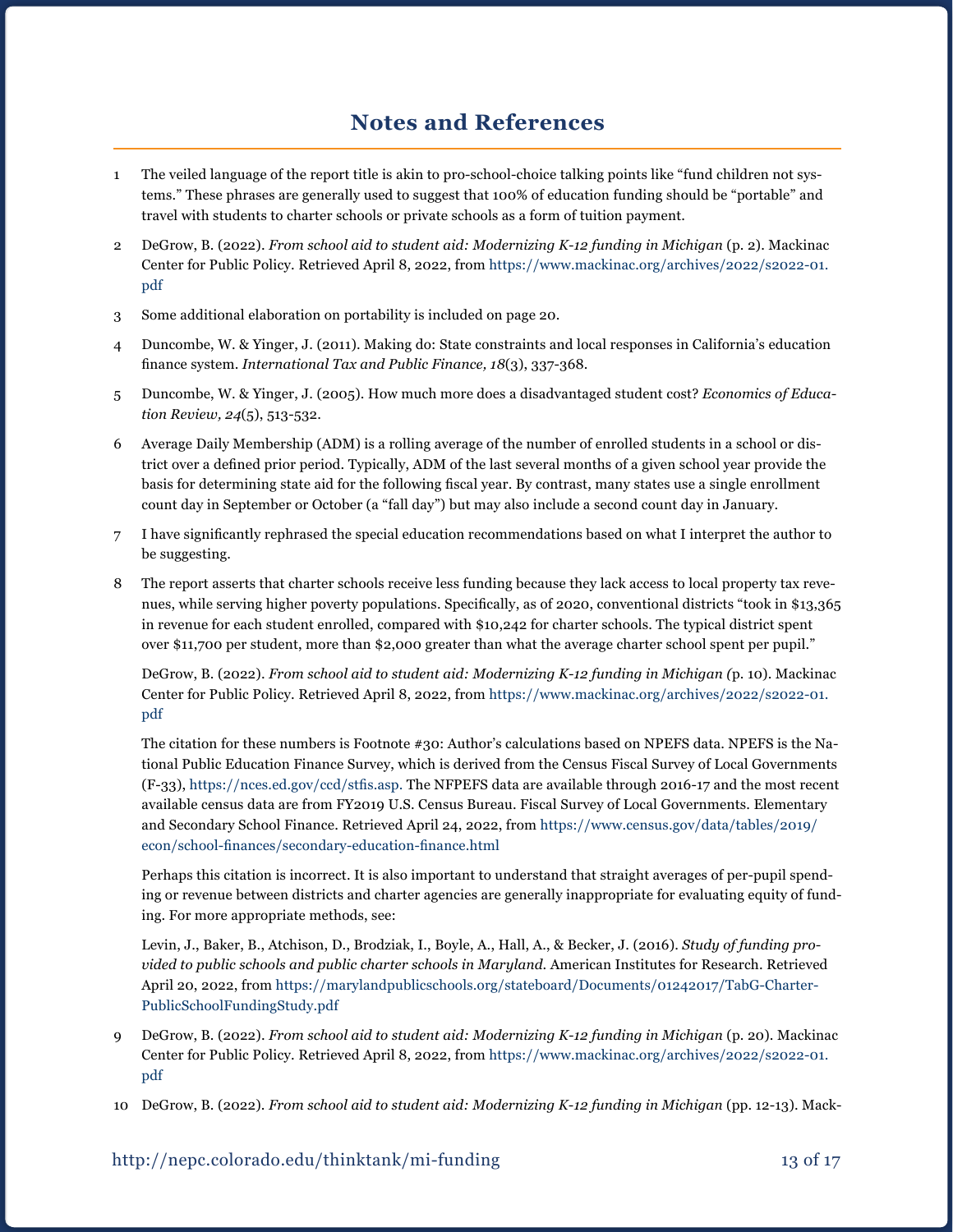inac Center for Public Policy. Retrieved April 8, 2022, from [https://www.mackinac.org/archives/2022/s2022-](https://www.mackinac.org/archives/2022/s2022-01.pdf) [01.pdf](https://www.mackinac.org/archives/2022/s2022-01.pdf)

- 11 Baker, B.D. (2016, May 13). *NEPC review: School spending and student achievement in Michigan: What's the relationship? (Mackinac Center, April 2016)*. Boulder, CO: National Education Policy Center. Retrieved April 13, 2022, from <https://nepc.colorado.edu/thinktank/school-spending>
- 12 Augenblick, Palaich & Associates (June 2016). *Michigan education finance study*. Retrieved April 13, 2022, from <https://perma.cc/R3AG-S4JC>

On the one hand, tallies the inputs presumably required to meeting outcome standards, and on the other hand, looks at average spending of districts that meet outcome standards. The study does not, as others have done, estimate the sensitivity of spending differences to outcome differences in a "cost modeling" framework inclusive of other relevant factors. See: Taylor, L., Willis, J., Berg-Jacobson, A., Jaquet, K., & Caparas, R. (2018). *Estimating the costs associated with reaching student achievement expectations for Kansas public education students: A cost function approach*. San Francisco, CA: WestEd. Retrieved April 8, 2022, from [https://probstforprogress.com/wp-content/uploads/2018/03/kansas\\_adequacy\\_study\\_cost\\_function\\_ap](https://probstforprogress.com/wp-content/uploads/2018/03/kansas_adequacy_study_cost_function_approach_20180315_final.pdf)[proach\\_20180315\\_final.pdf](https://probstforprogress.com/wp-content/uploads/2018/03/kansas_adequacy_study_cost_function_approach_20180315_final.pdf)

Duncombe, W., & Yinger, J. (2006). *Estimating the costs of meeting student performance outcomes adopted by the Kansas State Board of Education*. Prepared for the Kansas Legislative Division of Post Audit. Retrieved April 8, 2022, from <https://citeseerx.ist.psu.edu/viewdoc/download?doi=10.1.1.219.4934&rep=rep1&type=pdf>

Kolbe, T., Baker, B.D., Atchison, D., & Levin, J. (2019). *Pupil weighting factors report: Report to the House and Senate Committees on Education, the House Committee on Ways and Means, and the Senate Committee on Finance*. Retrieved April 8, 2022, from [https://legislature.vermont.gov/assets/Legislative-Reports/](https://legislature.vermont.gov/assets/Legislative-Reports/edu-legislative-report-pupil-weighting-factors-2019.pdf) [edu-legislative-report-pupil-weighting-factors-2019.pdf](https://legislature.vermont.gov/assets/Legislative-Reports/edu-legislative-report-pupil-weighting-factors-2019.pdf)

Atchison, D., Levin, J., Baker, B., & Kolbe, T. (2020). *Equity and adequacy of New Hampshire school funding (draft): A cost modeling approach*. Retrieved April 8, 2022, from [https://carsey.unh.edu/sites/default/files/](https://carsey.unh.edu/sites/default/files/media/2020/09/20-12685_nh_final_report_version_v5_draft_1.pdf) media/2020/09/20-12685 nh final report version  $v_5$  draft 1.pdf

13 Baker, B.D. (2016). *Does money matter in education?* Washington, DC: Albert Shanker Institute. Retrieved April 13, 2022, from <https://www.shankerinstitute.org/resource/does-money-matter-second-edition>

Barnum, M. (2018). *Does money matter for schools? Why one researcher says the question is 'essentially settled.'* Chalkbeat. Retrieved April 8, 2022, from [https://www.chalkbeat.org/2018/12/17/21107775/does](https://www.chalkbeat.org/2018/12/17/21107775/does-money-matter-for-schools-why-one-researcher-says-the-question-is-essentially-settled )[money-matter-for-schools-why-one-researcher-says-the-question-is-essentially-settled](https://www.chalkbeat.org/2018/12/17/21107775/does-money-matter-for-schools-why-one-researcher-says-the-question-is-essentially-settled )

- 14 Duncombe, W. & Yinger, J. (2001). *Does school district consolidation cut costs?* Center for Policy Research, Maxwell School of Citizenship and Public Affairs, Syracuse University. Retrieved April 8, 2022, from [https://](https://perma.cc/ZM6F-G8U3) [perma.cc/ZM6F-G8U3](https://perma.cc/ZM6F-G8U3)
- 15 Notably, I also find in a 2016 report that even after the rapid enrollment declines in Detroit, few students were attending schools so small they lacked minimum efficient scale.

Baker, B.D. (2016). *Exploring the consequences of charter school expansion in US cities*. Economic Policy Institute.

16 Duncombe and Yinger reference this list of concerns as follows: "Five sources of diseconomies of scale have been cited in this literature (Guthrie 1979; Howley 1996; Lee and Smith 1997)," p. 5.

See: Duncombe, W. & Yinger, J. (2007). Does school district consolidation cut costs? *Education Finance and Policy*, *2*(4), 341-375.

Working paper (2005) version here: <https://surface.syr.edu/cgi/viewcontent.cgi?article=1121&context=cpr> (Page citation is to working paper)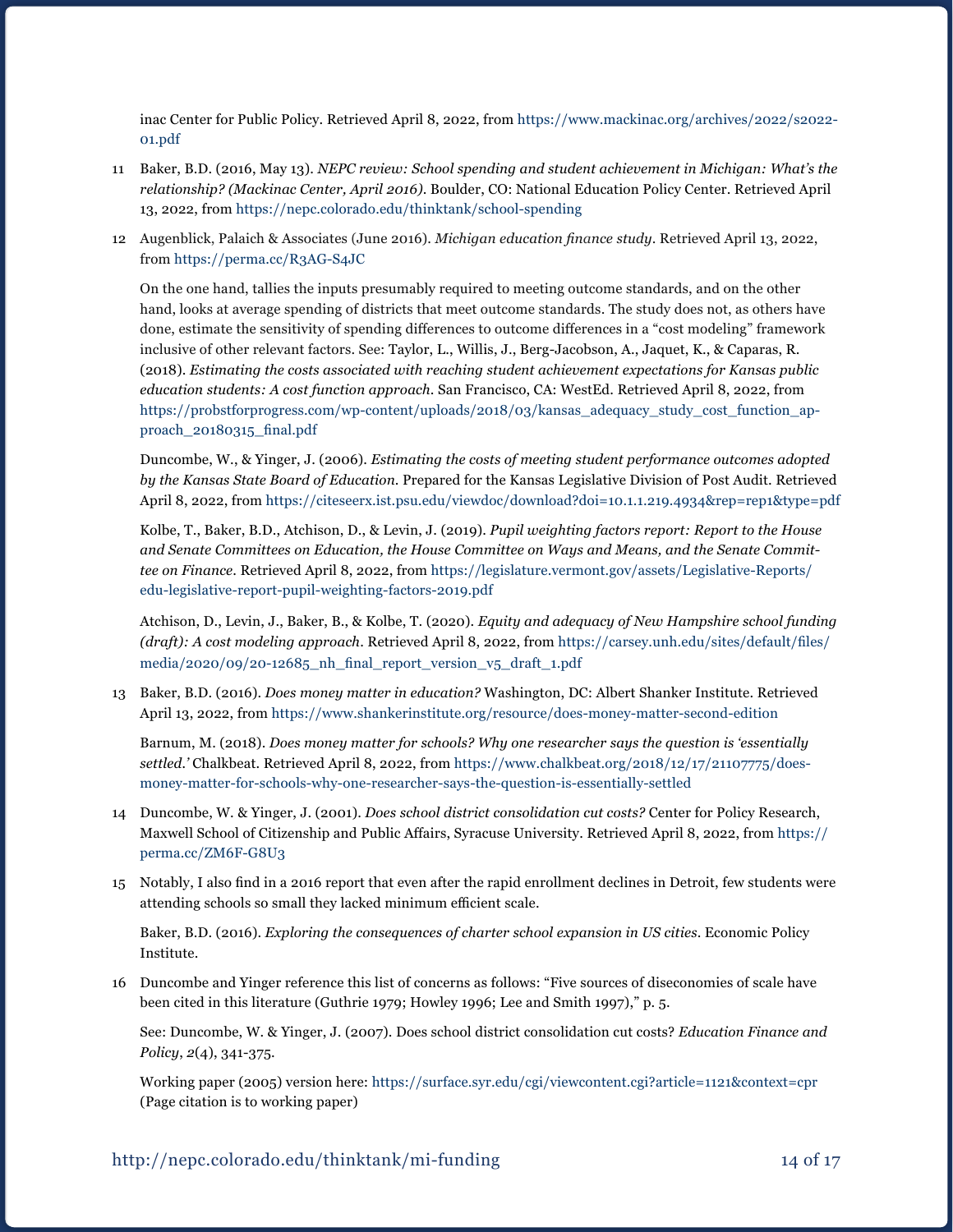17 The report asserts, "Combining smaller Michigan school districts could save money. But applying the same approach to larger districts, under conditions that likely vary by region, the costs may outweigh the benefits. A general program to reduce the number of Michigan school districts could well have unintended, negative impacts. Some degree of consolidation could marginally improve efficiency, but even that result is not guaranteed."

DeGrow, B. (2022). *From school aid to student aid: Modernizing K-12 funding in Michigan* (p. 17). Mackinac Center for Public Policy. Retrieved April 8, 2022, from [https://www.mackinac.org/archives/2022/s2022-01.](https://www.mackinac.org/archives/2022/s2022-01.pdf) [pdf](https://www.mackinac.org/archives/2022/s2022-01.pdf)

- 18 DeGrow, B. (2022). *From school aid to student aid: Modernizing K-12 funding in Michigan* (p. 13). Mackinac Center for Public Policy. Retrieved April 8, 2022, from [https://www.mackinac.org/archives/2022/s2022-01.](https://www.mackinac.org/archives/2022/s2022-01.pdf) [pdf](https://www.mackinac.org/archives/2022/s2022-01.pdf)
- 19 DeGrow, B. (2022). *From school aid to student aid: Modernizing K-12 funding in Michigan* (p. 1). Mackinac Center for Public Policy. Retrieved April 8, 2022, from [https://www.mackinac.org/archives/2022/s2022-01.](https://www.mackinac.org/archives/2022/s2022-01.pdf) [pdf](https://www.mackinac.org/archives/2022/s2022-01.pdf)
- 20 One potential benefit of providing targeted categorical grants rather than the same total amount in general aid is that targeted grants get spent by schools and are less likely to be applied toward tax relief. But that's not to suggest that categorical grants necessarily lead to better provision of services for which the categorical grants are intended, because school district budgets are fungible. Money can and will be moved around. But, on balance, targeted grants of this type tend to lead to reduced efficiency. Validated by:

Duncombe, W. & Yinger, J. (2011). Making do: State constraints and local responses in California's education finance system (p. 337). *International Tax and Public Finance*, *18*(3), 337-368.

21 Duncombe, W. & Yinger, J. (2011). Making do: State constraints and local responses in California's education finance system. *International Tax and Public Finance*, *18*(3), 337-368.

Duncombe, W. & Yinger, J. (2006). *Understanding the incentives in California's education finance system*. Governor's Committee on Education Excellence.

Baker, B.D. (2003). State policy influences on the internal allocation of school district resources: Evidence from the common core of data. *Journal of Education Finance*, *29*(1), 1-24.

22 Ladd, H.F., Clotfelter, C.T., & Turaeva, M. (2018). *Choosing charter schools in North Carolina: What do parents value?* Working Paper No. 196-0618-1. National Center for Analysis of Longitudinal Data in Education Research (CALDER).

Ladd, H.F. & Turaeva, M. (2020). *Parental preferences for charter schools in North Carolina: Implications for racial segregation and isolation*. Working paper of the National Center for the Study of Privatization in Education. Teachers College, Columbia University.

- 23 Edwards, D.S. (2021). Just out of reach? Unrestrained supply, constrained demand, and access to effective schools in and around Detroit (p. 414). *Educational Evaluation and Policy Analysis, 43*(3), 391-418.
- 24 Trajkovski, S., Zabel, J., & Schwartz, A.E. (2021). Do school buses make school choice work? *Regional Science and Urban Economics, 86*, 103607.
- 25 Buerger, C. & Harris, D.N. (2017). *How did the New Orleans school reforms influence school spending?* Technical report, Education Research Alliance for New Orleans, New Orleans. Retrieved April 8, 2022, from [https://educationresearchalliancenola.org/files/publications/020717-Buerger-Harris-How-Did-the-New-Or](https://educationresearchalliancenola.org/files/publications/020717-Buerger-Harris-How-Did-the-New-Orleans-School-Reforms-Influence-School-Spending.pdf)[leans-School-Reforms-Influence-School-Spending.pdf](https://educationresearchalliancenola.org/files/publications/020717-Buerger-Harris-How-Did-the-New-Orleans-School-Reforms-Influence-School-Spending.pdf)
- 26 Baker, B.D. & Corcoran, S.P. (2012). *The stealth inequities of school funding: How state and local school finance systems perpetuate inequitable student spending*. Center for American Progress. Retrieved April 1,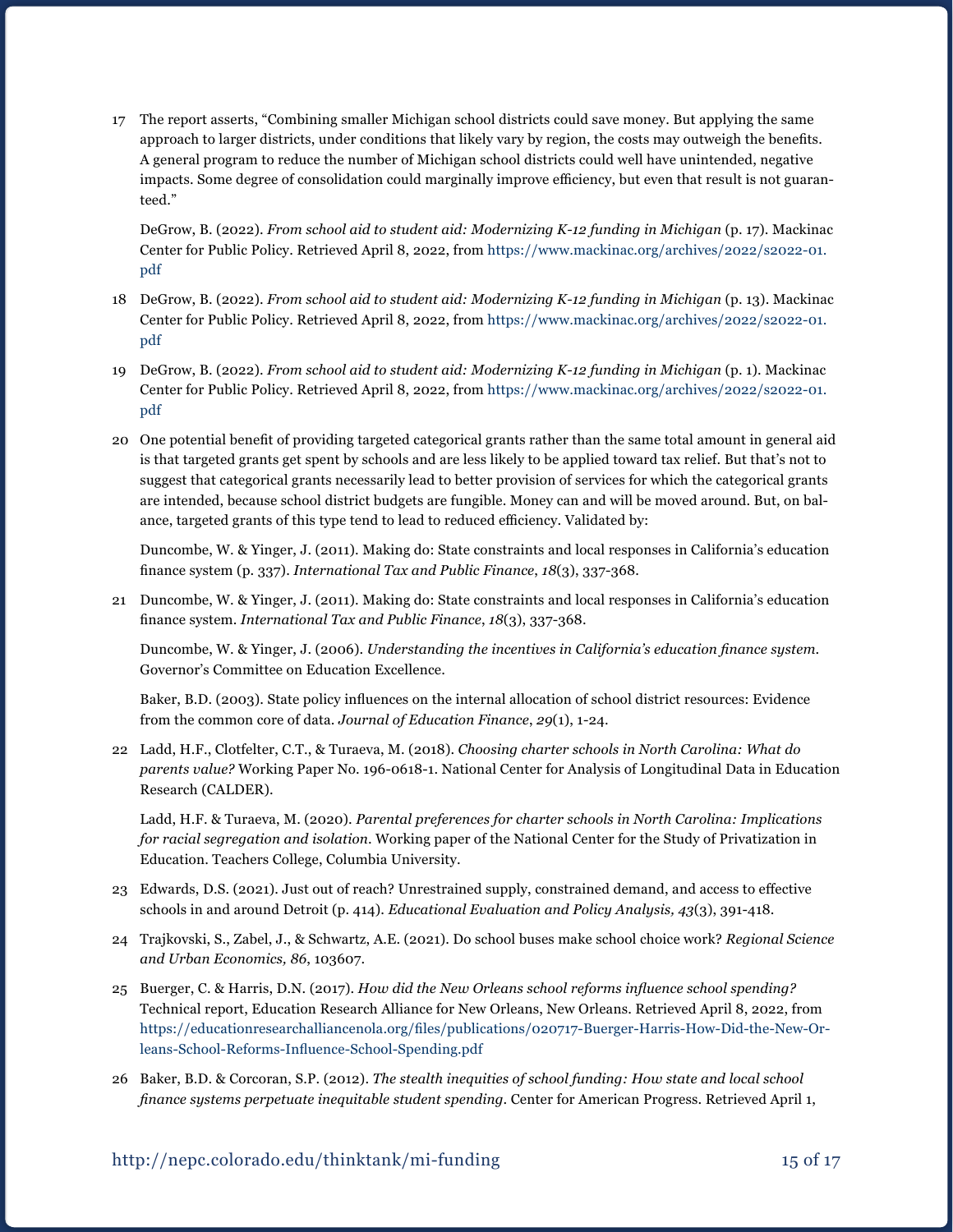2022, from <https://www.americanprogress.org/wp-content/uploads/2012/09/StealthInequities.pdf>

27 See, for example:

The University of the State of New York. (2021). *Formula aids and entitlements for schools in New York State*. Retrieved April 13, 2022, from [https://stateaid.nysed.gov/publications/handbooks/handbook\\_2021.pdf](https://stateaid.nysed.gov/publications/handbooks/handbook_2021.pdf)

- 28 DeGrow, B. (2022). *From school aid to student aid: Modernizing K-12 funding in Michigan* (p.22). Mackinac Center for Public Policy. Retrieved April 8, 2022, from [https://www.mackinac.org/archives/2022/s2022-01.](https://www.mackinac.org/archives/2022/s2022-01.pdf) [pdf](https://www.mackinac.org/archives/2022/s2022-01.pdf)
- 29 One particularly egregious example is here, in which the authors suggest drawing conclusions about how well the schools included in the graph allocated their resources toward achieving outcome goals, ignoring the fact that these schools serve very different student populations under very different conditions:

Aldeman, C. (n.d.). *Edunomics lab*. Retrieved April 8, 2022, from [https://us19.campaign-archive.](https://us19.campaign-archive.com/?u=179e2a9db6ce62a03ab6a0a74&id=cefbf8d348) [com/?u=179e2a9db6ce62a03ab6a0a74&id=cefbf8d348](https://us19.campaign-archive.com/?u=179e2a9db6ce62a03ab6a0a74&id=cefbf8d348)

- 30 Green III, P.C., Baker, B.D., & Oluwole, J.O. (2018). Are charter schools the second coming of Enron: An examination of the gatekeepers that protect against dangerous related-party transactions in the charter school sector. *Indiana Law Journal, 93*, 1121-1160. Retrieved April 13, 2022, from [https://www.repository.law.indi](https://www.repository.law.indiana.edu/ilj/vol93/iss4/5)[ana.edu/ilj/vol93/iss4/5](https://www.repository.law.indiana.edu/ilj/vol93/iss4/5)
- 31 Gross, A. (2020, March 2). *Ethical questions raised around Cornerstone charter schools' real estate deals*. ABC News WXYX Detroit. Retrieved April 8, 2022, from [https://www.wxyz.com/ethical-questions-raised](https://www.wxyz.com/ethical-questions-raised-around-cornerstone-charter-schools-real-estate-deals)[around-cornerstone-charter-schools-real-estate-deals](https://www.wxyz.com/ethical-questions-raised-around-cornerstone-charter-schools-real-estate-deals)
- 32 Levin, J., Baker, B., Atchison, D., Brodziak, I., Boyle, A., Hall, A., & Becker, J. (2016). *Study of funding provided to public schools and public charter schools in Maryland*. Washington, DC: American Institutes for Research. Retrieved April 13, 2022, from [https://img1.wsimg.com/blobby/go/d37f4ea5-d437-4ee4-85ed](https://img1.wsimg.com/blobby/go/d37f4ea5-d437-4ee4-85ed-e71b2d52590e/downloads/1crr2n3ul_919608.pdf?ver=1643036201964)[e71b2d52590e/downloads/1crr2n3ul\\_919608.pdf?ver=1643036201964](https://img1.wsimg.com/blobby/go/d37f4ea5-d437-4ee4-85ed-e71b2d52590e/downloads/1crr2n3ul_919608.pdf?ver=1643036201964)
- 33 ". . . in addition to low-income pupils and English language learners, students who are homeless, living in foster care, or who come from migrant families would automatically qualify for an at-risk funding bonus."

DeGrow, B. (2022). *From school aid to student aid: Modernizing K-12 funding in Michigan* (p. 23). Mackinac Center for Public Policy. Retrieved April 8, 2022, from [https://www.mackinac.org/archives/2022/s2022-01.](https://www.mackinac.org/archives/2022/s2022-01.pdf) [pdf](https://www.mackinac.org/archives/2022/s2022-01.pdf)

- 34 DeGrow, B. (2022). *From school aid to student aid: Modernizing K-12 funding in Michigan* (p. 23). Mackinac Center for Public Policy. Retrieved April 8, 2022, from [https://www.mackinac.org/archives/2022/s2022-01.](https://www.mackinac.org/archives/2022/s2022-01.pdf) [pdf](https://www.mackinac.org/archives/2022/s2022-01.pdf)
- 35 Duncombe, W.D. & Yinger, J. (2012). Measurement of cost differentials. In *Handbook of research in education finance and policy* (pp. 260-278). Routledge.

Duncombe, W. & Yinger, J. (2005). How much more does a disadvantaged student cost? *Economics of Education Review, 24*(5), 513-532.

Duncombe, W. & Yinger, J. (1999). Performance standards and educational cost indexes: you can't have one without the other. *Equity and Adequacy in Education Finance: Issues and Perspectives, 260*, 261.

See also:

Taylor, L., Willis, J., Berg-Jacobson, A., Jaquet, K., & Caparas, R. (2018). Estimating the costs associated with reaching student achievement expectations for Kansas public education students: A cost function approach. San Francisco, CA: WestEd. Retrieved April 8, 2022, from [https://probstforprogress.com/wp-content/up](https://probstforprogress.com/wp-content/uploads/2018/03/kansas_adequacy_study_cost_function_approach_20180315_final.pdf )[loads/2018/03/kansas\\_adequacy\\_study\\_cost\\_function\\_approach\\_20180315\\_final.pdf](https://probstforprogress.com/wp-content/uploads/2018/03/kansas_adequacy_study_cost_function_approach_20180315_final.pdf )